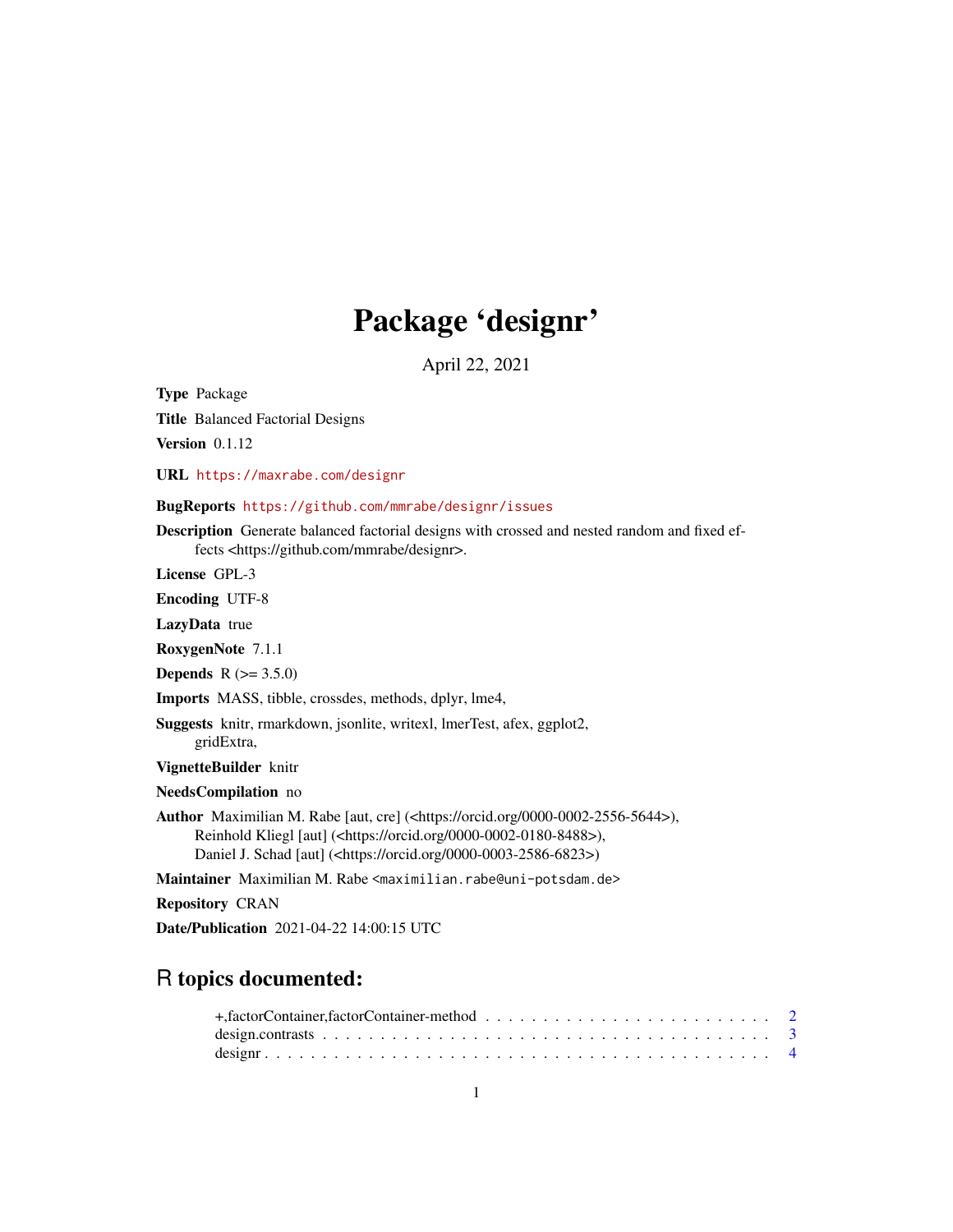<span id="page-1-0"></span>

| Index | 21 |
|-------|----|

+,factorContainer,factorContainer-method *Concatenate design factors and designs*

#### Description

By adding factors and designs by +, a new design is created that contains all of the components.

#### Usage

## S4 method for signature 'factorContainer, factorContainer' e1 + e2

#### Arguments

e1, e2 factor containers, such as factors or designs

#### Value

A factorDesign object

#### Examples

```
des <- fixed.factor("Factor1", c("1A","1B")) +
       fixed.factor("Factor2", c("2A","2B")) +
      random.factor("Subject", c("Factor1"))
```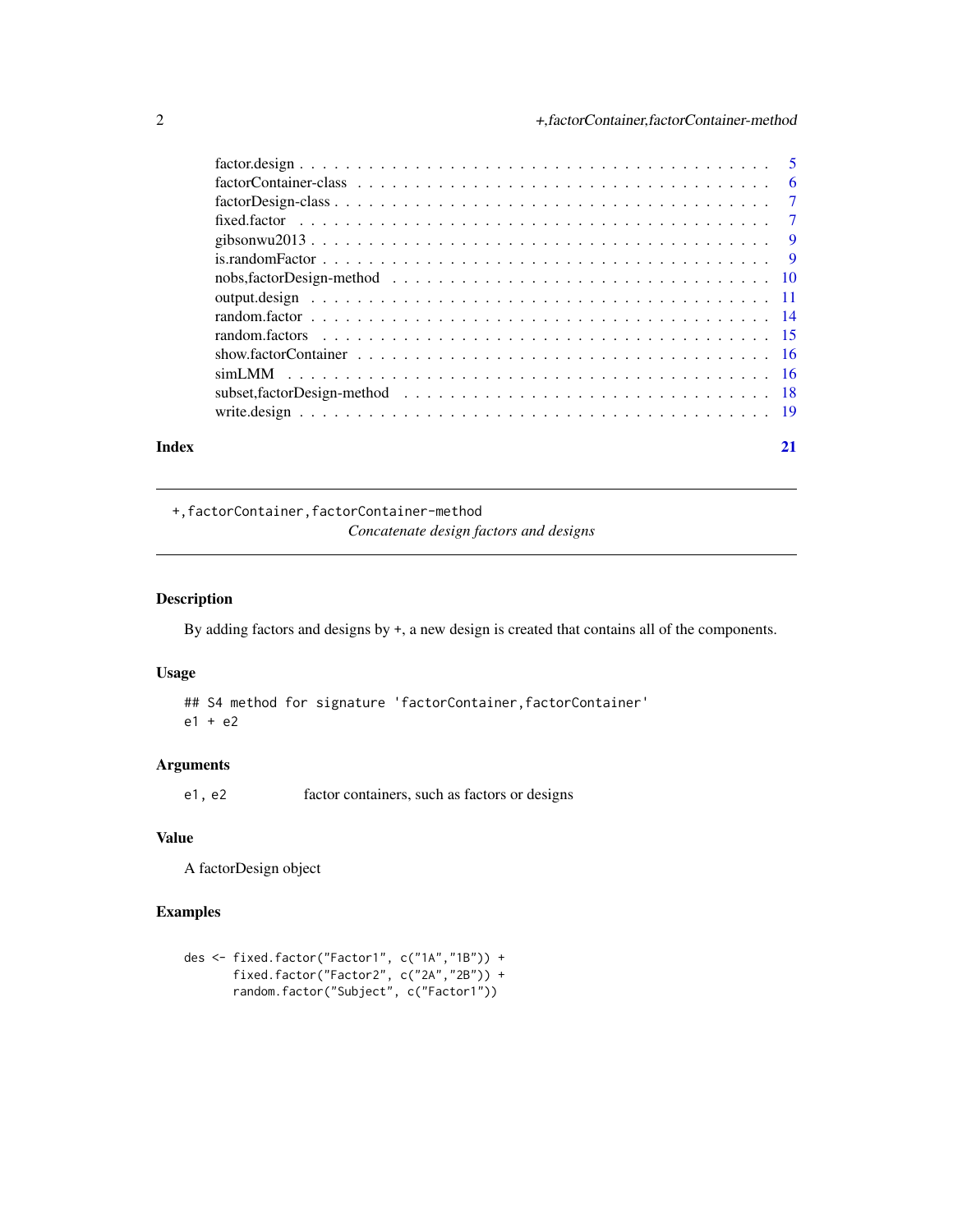<span id="page-2-0"></span>design.contrasts *Retrieve contrast codes for a design*

#### Description

This function can be used to retrieve contrast codes based on experimental codes / planned observations.

Use this function to retrieve the names for contrasts in an experimental design, such as used by lm, lmer and many other regression models.

#### Usage

```
design.contrasts(
  design,
  factors = names(fixed.factors(design)),
  contrasts = NULL,
  expand = TRUE,rename_contrasts = "%1$s%2$s",
  intercept = FALSE,
  interactions = FALSE,
  include_random_levels = FALSE
\mathcal{L}
```
contrast.names(design, ranfac = NULL, as\_symbols = FALSE, ...)

#### Arguments

| design                | A design object                                                                                                                                                                                                                                                                                                           |
|-----------------------|---------------------------------------------------------------------------------------------------------------------------------------------------------------------------------------------------------------------------------------------------------------------------------------------------------------------------|
| factors               | Which fixed factors to include in the output                                                                                                                                                                                                                                                                              |
| contrasts             | Contrasts to use for each categorical factor. Should be a list named after the<br>fixed effects and containing contrast matrices, such as the ones generated by the<br>standard contrast functions. If NULL or the fixed factor is not found in the list,<br>default contrasts are used (typically, treatment contrasts). |
| expand                | If TRUE, a design matrix is returned. If FALSE, all factors (and interactions)<br>with their respective levels are returned.                                                                                                                                                                                              |
| rename_contrasts      |                                                                                                                                                                                                                                                                                                                           |
|                       | This is the pattern after which columns in the design matrix are named. By<br>default, this is a direct concatenation of factor name and contrast name.                                                                                                                                                                   |
| intercept             | If TRUE, an intercept is added to the matrix. Its value is 1 for all observations.                                                                                                                                                                                                                                        |
| interactions          | If TRUE, interactions of fixed factors are included.                                                                                                                                                                                                                                                                      |
| include_random_levels |                                                                                                                                                                                                                                                                                                                           |
|                       | If TRUE, levels of random factors are included in the matrix.                                                                                                                                                                                                                                                             |
| ranfac                | Return random-effects contrast names for a given random factor. If NULL, re-<br>turn fixed-effects contrast names.                                                                                                                                                                                                        |
| as_symbols            | Return contrast names as symbols rather than strings (character vectors).                                                                                                                                                                                                                                                 |
| $\ddotsc$             | Arguments to pass on to design.contrasts()                                                                                                                                                                                                                                                                                |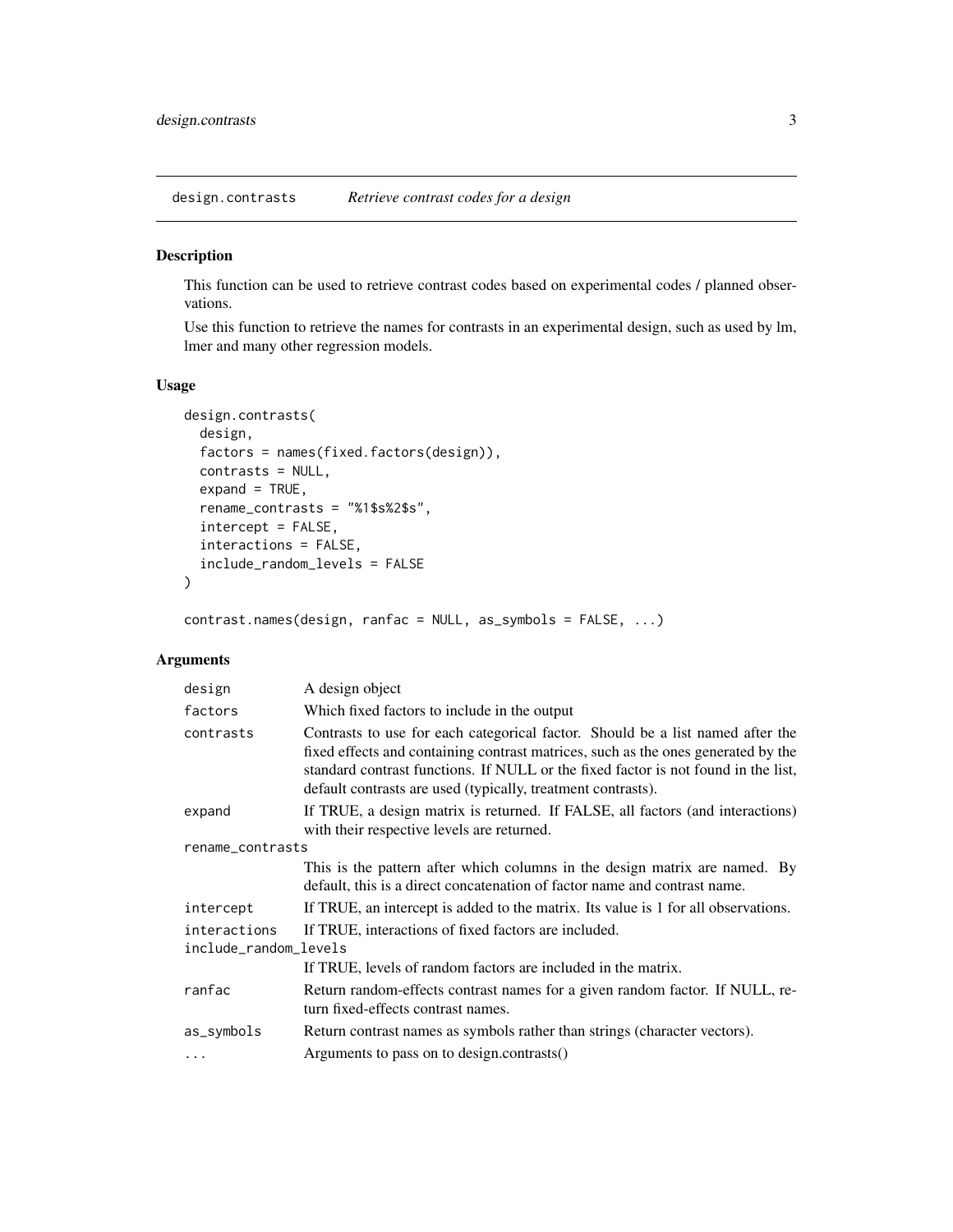#### <span id="page-3-0"></span>Value

A design matrix (if expand==TRUE, default) or a list of factor levels (if expand==FALSE) for design.contrasts or contrast names for contrast.names.

#### Functions

• contrast.names: Retrieve contrast names for a design

#### Examples

```
des <- fixed.factor("Factor1", c("1A","1B")) +
      fixed.factor("Factor2", c("2A","2B")) +
      random.factor("Subject", c("Factor1"))
design.contrasts(des)
contrast.names(des)
stopifnot(contrast.names(des) == c("Factor11B", "Factor22B"))
contrast.names(des, as_symbols = TRUE)
design.contrasts(des, contrasts = list(Factor2 = contr.sum))
contrast.names(des, contrasts = list(Factor2 = contr.sum))
```
designr *designr*

#### Description

designr is an R package to create and simulate crossed factorial designs.

#### Details

The package supports factorial designs with an arbitrary number of fixed and random factors. Fixed factors are factors for which levels are known and typically defined by the experimenter, e.g. an experimental condition or a quasi-experimental variable such as a subject's age group. Conversely, the instances of random factors are usually not known before data collection. Examples for random factors are subjects or items in a typical psychological experiment, with the individual tested subjects and used items being the instances of those random factors.

#### See Also

[fixed.factor](#page-6-1), [random.factor](#page-13-1), [design.codes](#page-10-1)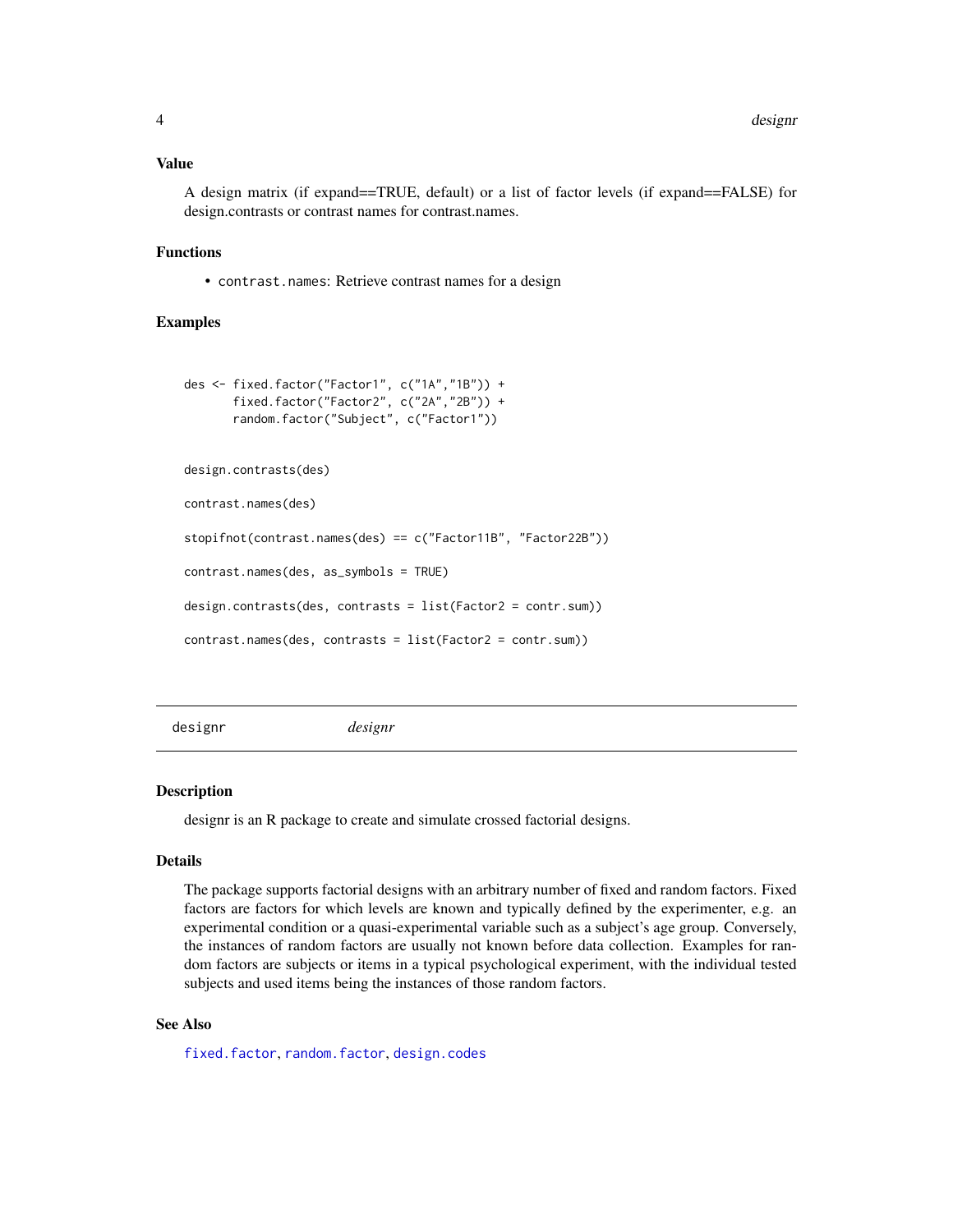#### <span id="page-4-0"></span>factor.design 5

#### Examples

```
# A fixed-effects design without repeated measurement is created as easily as this:
design1 <-
 fixed.factor("Age", levels=c("young", "old")) +
 fixed.factor("Material", levels=c("word", "image"))
design1
```
# As can be seen, this experimental design requires 4 observations.

```
# Adding random factors
```
# Assume we want to test different groups of subjects. Each subject will only be 'old' or 'young' # but be tested with stimuli of both categories `word` and `image`. In a typical behavioral # experiment, `Age` would now be a between-subject/within-item factor and `Material` a # within-subject/between-item factor. In other words, `Material` is now nested within the # instances of `Subject`, whereas `Subject` is grouped by `Age`.

```
design2 <-
 fixed.factor("Age", levels=c("young", "old")) +
 fixed.factor("Material", levels=c("word", "image")) +
 random.factor("Subject", groups = "Age")
design.codes(design2)
```
# The minimal experimental design will still require 4 observations, assigning one subject to each # level of the between-subject factor `Age`.

factor.design *Factorial Designs*

#### **Description**

The main function of this package is to create factorial designs with this function.

#### Usage

```
factor.design(...)
```
#### Arguments

... Factors to add to the design.

#### Value

An instance of factorDesign with the complete factorial design and all fixed and random factors.

#### See Also

[random.factor](#page-13-1) and [fixed.factor](#page-6-1) for creating factors to add to the design. [output.design](#page-10-2) and [write.design](#page-18-1) for creating a useful summary and writing it into output files.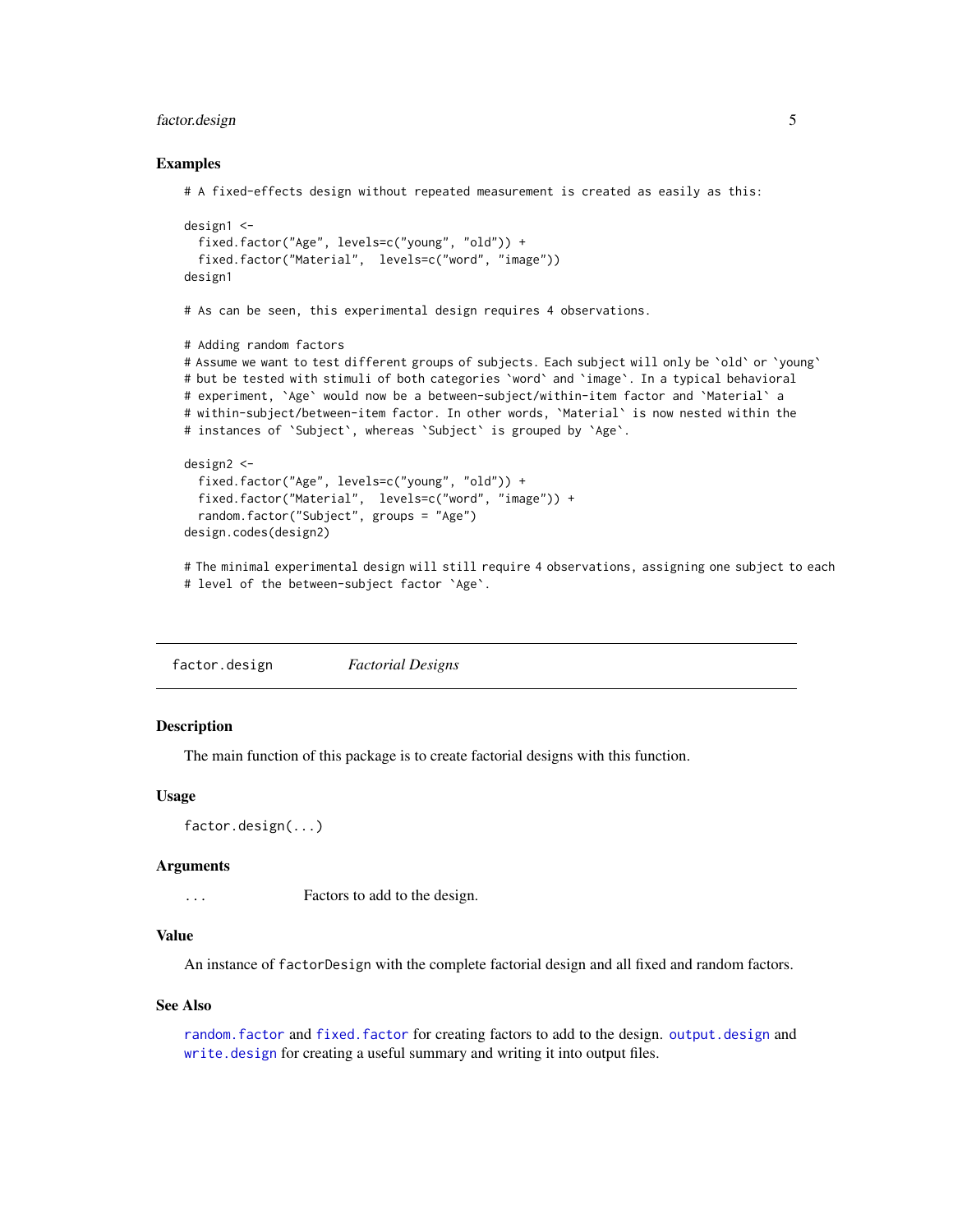#### Examples

```
# To create an empty design:
design <- factor.design()
# To create a design for a recognition memory experiment in
# which each participant only sees either picture or words:
design <- factor.design(
    fixed.factor("type",levels=c("pic","word")),
    fixed.factor("status",levels=c("old","new")),
   random.factor("subject", groups="type"),
   random.factor("item", groups="type"),
   random.factor(c("subject","item"), groups="status")
)
# This is identical to:
design <- fixed.factor("type",levels=c("pic","word")) +
          fixed.factor("status",levels=c("old","new")) +
          random.factor("subject", groups="type") +
          random.factor("item", groups="type") +
          random.factor(c("subject","item"), groups="status")
# Or:
design <- factor.design(
   ~type(pic,word)+status(old,new)+subject[type]+item[type]+subject:item[status]
)
# You can also create a new design by adding more factors to an existing one:
design1 <- factor.design(~type(pic,word)+status(old,new)+subject[type]+item[type])
design2 <- design1 + random.factor(c("subject","item"), groups="status")
```
factorContainer-class *Design matrix S4 functions*

#### **Description**

Design matrix S4 functions

#### Usage

```
## S4 method for signature 'factorContainer'
show(object)
```
#### Arguments

object A factorDesign object.

<span id="page-5-0"></span>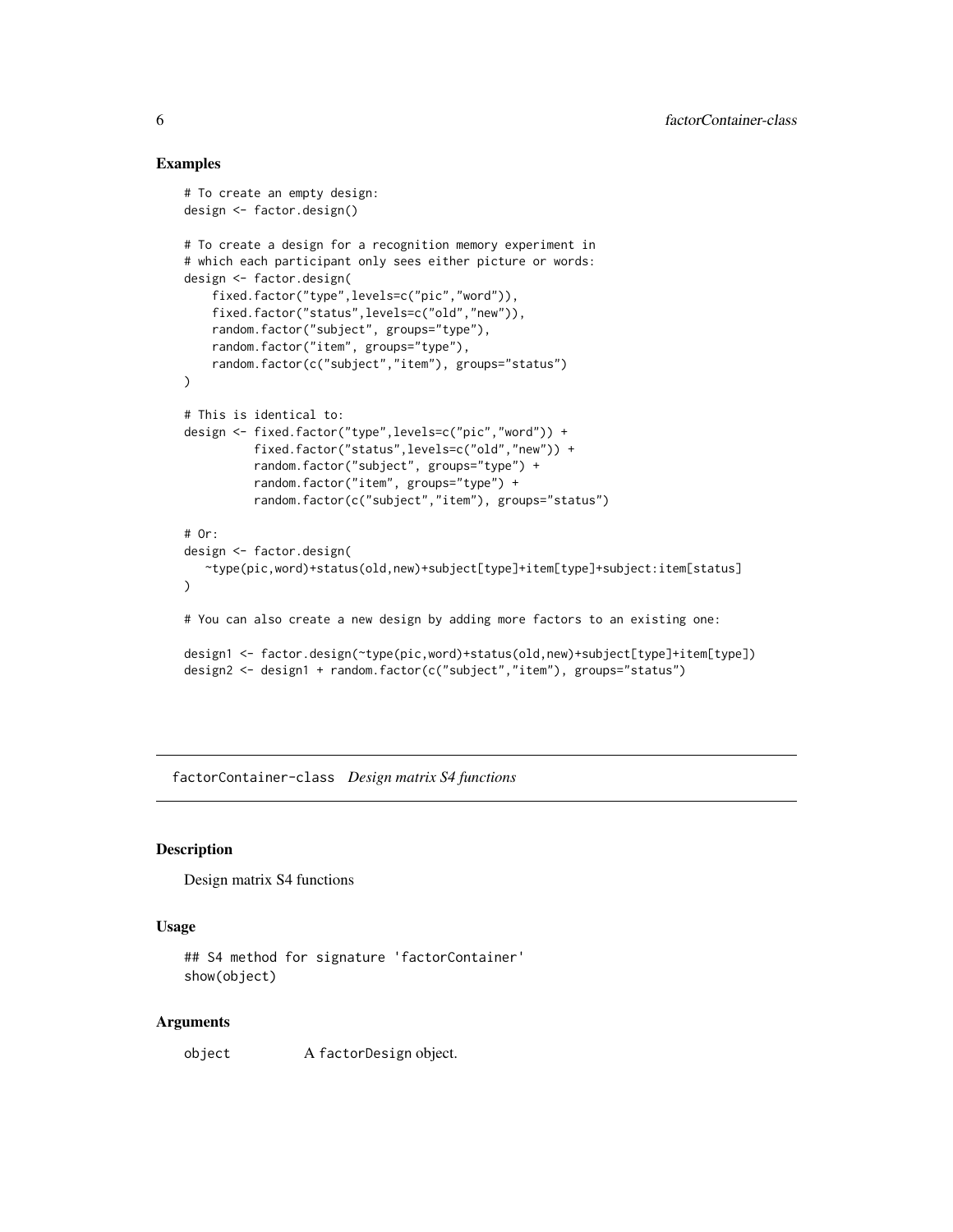#### <span id="page-6-0"></span>factorDesign-class 7

#### Methods (by generic)

• show: Display a factor container

#### Examples

```
des <- factor.design()
des <- fixed.factor("Factor1", c("1A","1B")) +
       fixed.factor("Factor2", c("2A","2B")) +
       random.factor("Subject", c("Factor1"))
```
factorDesign-class *S4 Methods for designFactor*

#### Description

S4 Methods for designFactor

#### Arguments

x a factorDesign

#### Examples

x <- fixed.factor("Factor1", c("1A","1B")) y <- random.factor("Subject", c("Factor1"))

<span id="page-6-1"></span>fixed.factor *Fixed factors*

#### Description

This function creates an instance of fixedFactor to be used in a factorDesign. Fixed factors typically relate to (quasi-)experimental factors such as experimental conditions/manipulations, subject/item characteristics ect.

#### Usage

```
fixed.factor(
 name,
  levels,
 blocked = FALSE,
  character_as_factor = TRUE,
  is_ordered = FALSE,
 block_name = "%1$s.%2$d",
```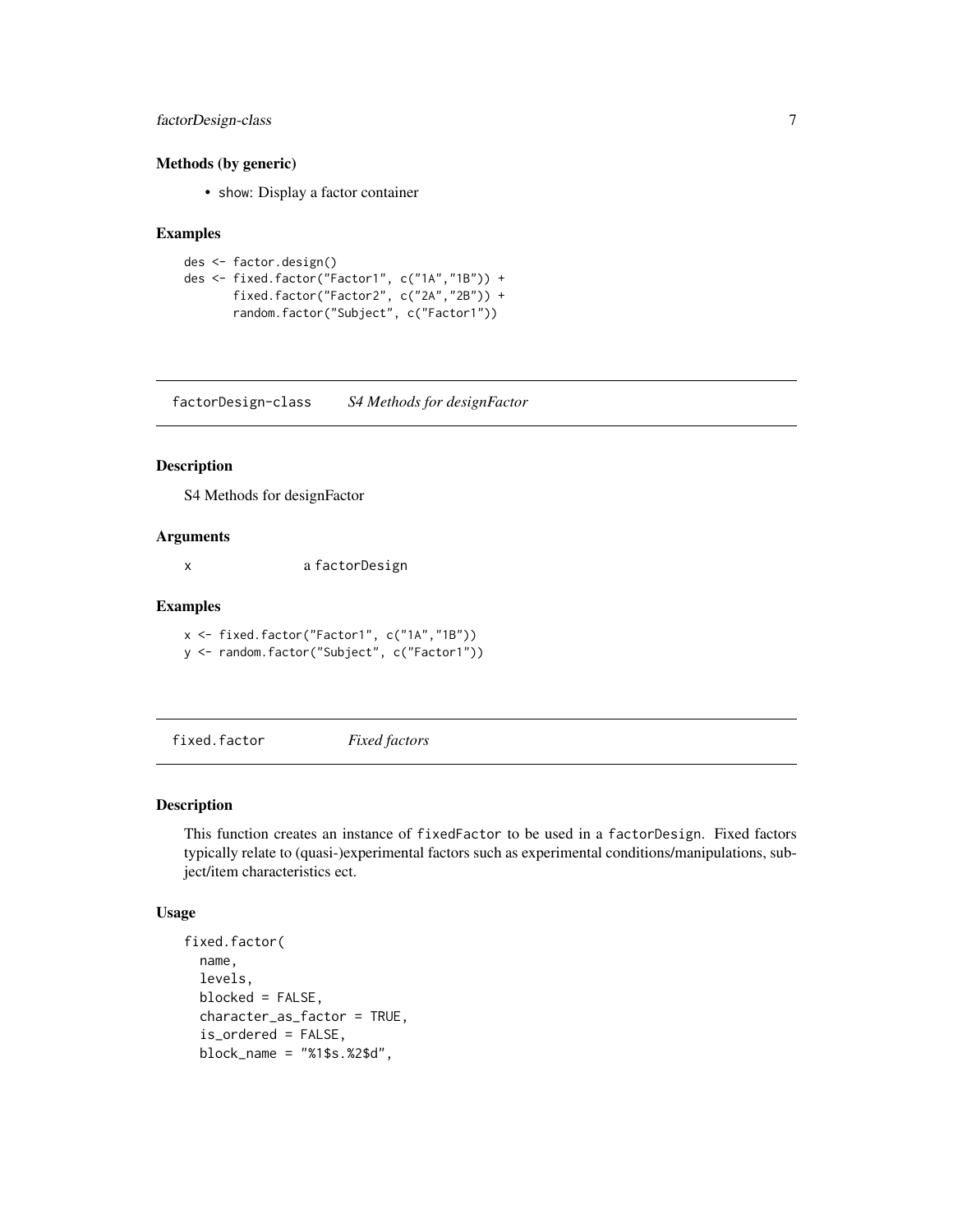```
groups = character(0),
 replications = 1L,
 assign = "latin.square",
  ...
\mathcal{L}
```
# Arguments

| name                | Name of the fixed factor.                                                                                                                                                                                                                                                                                                                                                                                                                                                                                                                                                                                                                                                                                                                                                     |
|---------------------|-------------------------------------------------------------------------------------------------------------------------------------------------------------------------------------------------------------------------------------------------------------------------------------------------------------------------------------------------------------------------------------------------------------------------------------------------------------------------------------------------------------------------------------------------------------------------------------------------------------------------------------------------------------------------------------------------------------------------------------------------------------------------------|
| levels              | If not grouped, a vector of factor levels. Any atomic data type (character, logi-<br>cal, numeric, integer) can be used. If grouped, this should be a named list with<br>each entry being a vector (as described before) and its name being a value of<br>the grouping factor(s). If grouped within several factors, i.e. an interaction,<br>the values constituting the names should be concatenated by colons (:), e.g.<br>list('f1l1:f2l1'=1:2,'f1l2:f2l1'=3:4,). If for any group there are<br>no levels specified, a warning will be issued and NA will be assigned as the value<br>for this factor. If this is intended and the warning should be suppressed, please<br>explicitly assign NA as the value for that group, e.g. $list('f111:f211'=1:2,'f112:f211'=NA,).$ |
| blocked             | Set this to TRUE if the levels of this factor are blocked. In that case, a factor is<br>created whose factor levels are different sequences of the levels specified in the<br>function call.                                                                                                                                                                                                                                                                                                                                                                                                                                                                                                                                                                                  |
| character_as_factor |                                                                                                                                                                                                                                                                                                                                                                                                                                                                                                                                                                                                                                                                                                                                                                               |
|                     | If this is TRUE, character vectors passed in levels are automatically converted<br>to a factor type.                                                                                                                                                                                                                                                                                                                                                                                                                                                                                                                                                                                                                                                                          |
| is_ordered          | Is this an ordered factor?                                                                                                                                                                                                                                                                                                                                                                                                                                                                                                                                                                                                                                                                                                                                                    |
| block_name          | If blocked = TRUE, by default, there is not only a design matrix column created<br>that contains the complete sequence of block levels but also a column for each<br>position of the sequence with its assigned level. You may specify a different<br>naming pattern using sprintf naming conventions. The first argument passed<br>is the factor name and the second argument is the sequence position (starting at<br>1). The default column names will be factor.1, factor.2, etc. If NULL, no<br>additional block columns are created.                                                                                                                                                                                                                                    |
| groups              | Names of fixed factors in which to nest this fixed factor (see *Nesting fixed<br>factors*).                                                                                                                                                                                                                                                                                                                                                                                                                                                                                                                                                                                                                                                                                   |
| replications        | Either a single integer or an integer vector of the same length as levels that is<br>used to determine how many times each factor level should be repeated.                                                                                                                                                                                                                                                                                                                                                                                                                                                                                                                                                                                                                   |
| assign              | If blocked = TRUE, you may specify a different method of rotating levels. The<br>default if 'latin.square' but 'permutations', 'williams', and 'random.order'<br>are also available.                                                                                                                                                                                                                                                                                                                                                                                                                                                                                                                                                                                          |
| $\cdots$            | more data to save as attributes                                                                                                                                                                                                                                                                                                                                                                                                                                                                                                                                                                                                                                                                                                                                               |

### Value

An instance of fixedFactor.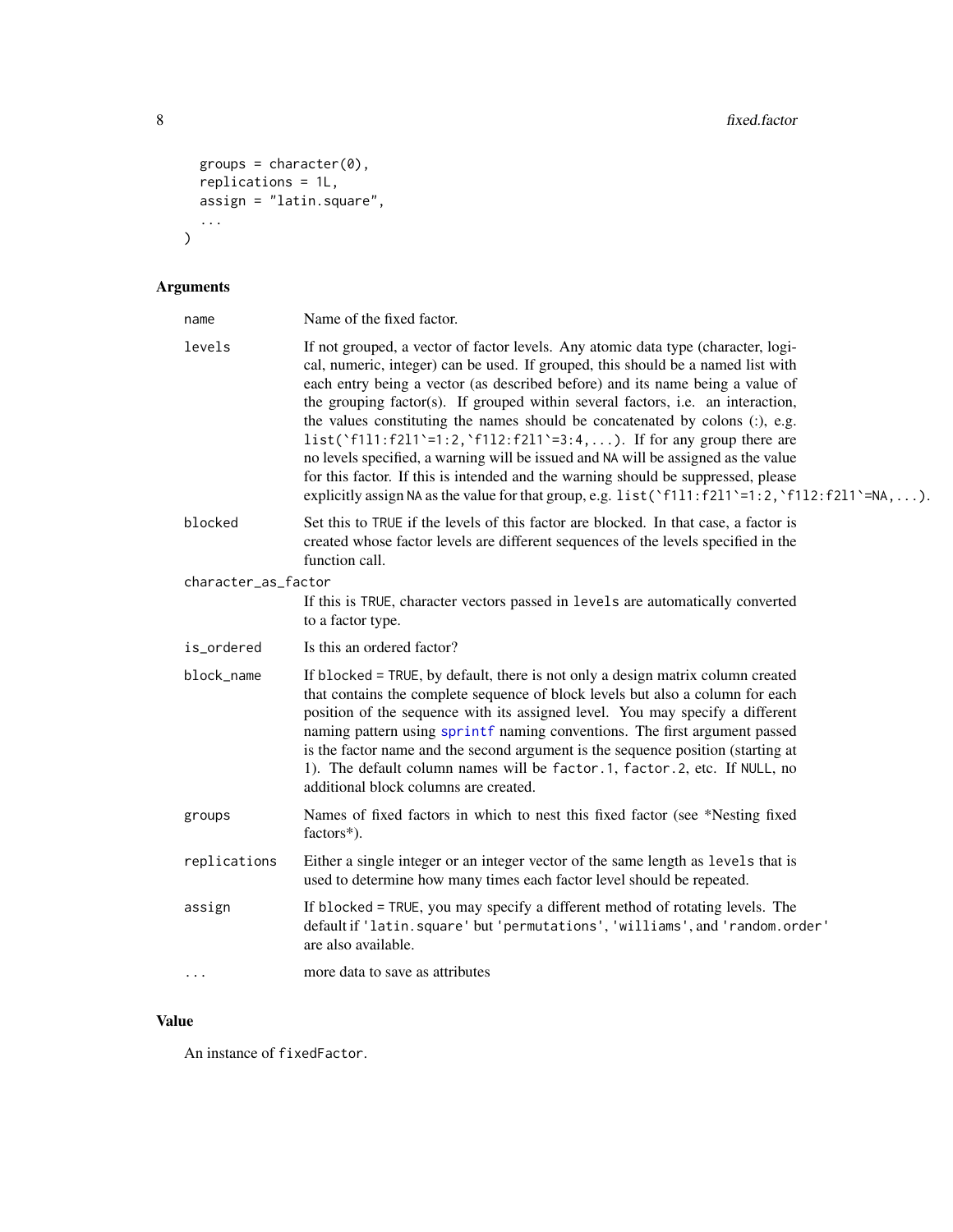#### <span id="page-8-0"></span>gibsonwu2013 9

#### Nesting Fixed Factors

If groups is used, the function will attempt to nest levels of the newly created factor within levels/interactions of the specified grouping factors. Note that nesting of fixed effects is only allowed within other fixed effects combinations but not within random effects. For each combination of the grouping factors, e.g. each group, you should specify an individual vector of levels (see above). If you fail to supply levels for any group, NAs will be assigned. This could result in unpredicted behavior when more factors are added. If you know what you are doing and would like to suppress the warning, please explicitly specify NA as the (only) value to assign to that group. At any rate, it is highly recommended to run sanity checks on the balancedness of the design if you are nesting fixed factors!

#### See Also

[random.factor](#page-13-1)

#### Examples

```
fixed.factor("correct", levels=c(TRUE, FALSE))
fixed.factor("age", levels=c("child", "youth", "adult"))
fixed.factor("order", levels=c("task1", "task2", "task3"), blocked = TRUE, assign="latin.square")
```
gibsonwu2013 *Gibson & Wu (2013)*

#### Description

The dataset gibsonwu2013 contains data from self-paced reading in Chinese, comparing the processing of subject-extracted relative clauses (SRCs) and object-extracted relative clauses (ORCs) in supportive contexts.

#### References

Gibson, E., & Wu, H.-H. I. (2013). Processing Chinese relative clauses in context. *Language and Cognitive Processes, 28*, 125–155. doi: [10.1080/01690965.2010.536656](https://doi.org/10.1080/01690965.2010.536656)

is.randomFactor *Checking factor design data types*

#### **Description**

Check if argument is a design factor (either random or fixed factor), specifically a random factor, a fixed factor or a factor design.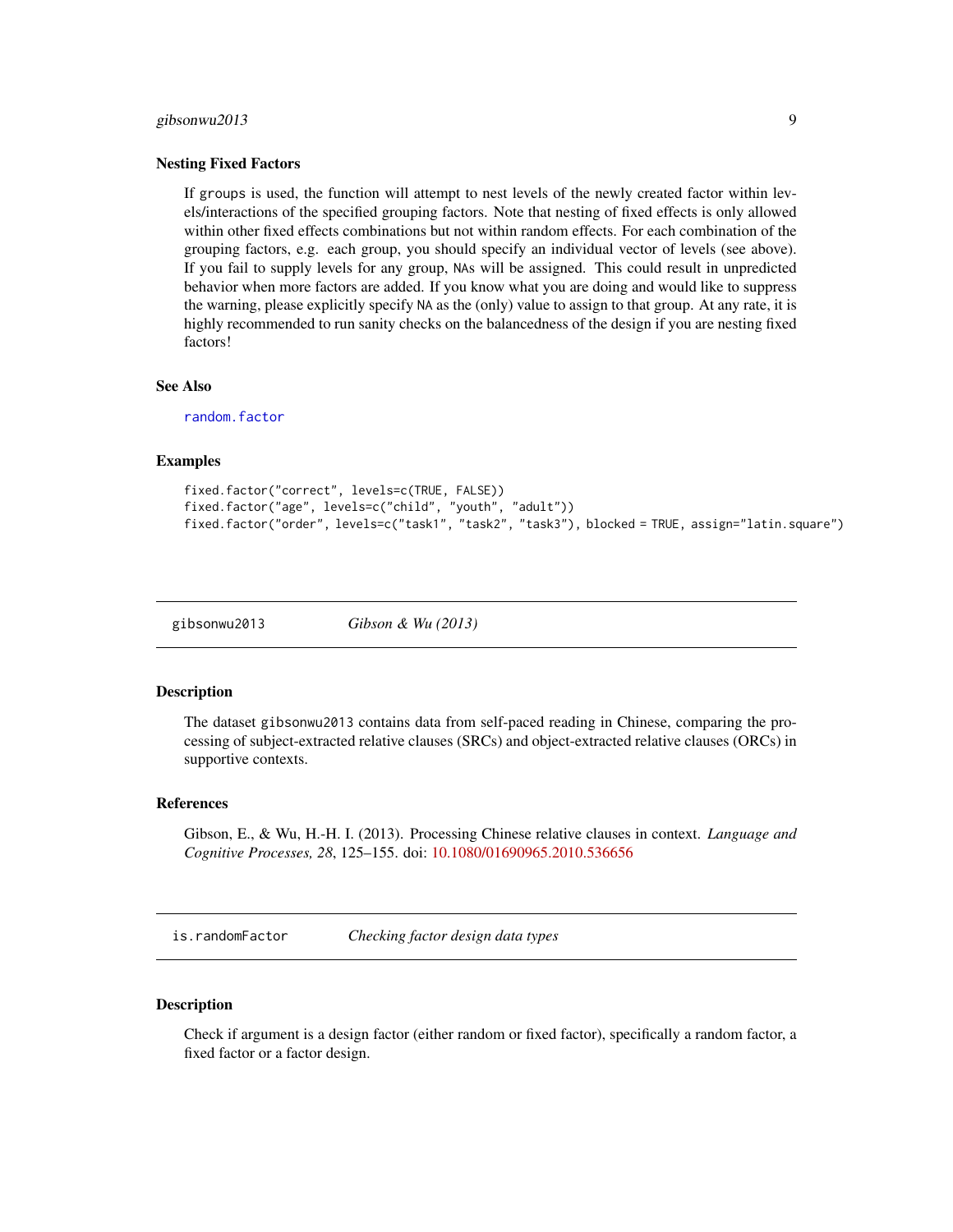#### Usage

is.randomFactor(fac)

is.fixedFactor(fac)

is.factorDesign(fac)

is.designFactor(fac)

#### Arguments

fac Object to check.

#### Value

TRUE or FALSE

#### Functions

- is.randomFactor: Check if argument is a random factor.
- is.fixedFactor: Check if argument is a fixed factor.
- is.factorDesign: Check if argument is a factor design.

#### Examples

```
x <- fixed.factor("factor", c("level1","level2"))
y <- random.factor("factor")
stopifnot(is.fixedFactor(x) && !is.randomFactor(x))
stopifnot(!is.fixedFactor(y) && is.randomFactor(y))
stopifnot(is.designFactor(x) && is.designFactor(y))
```
nobs,factorDesign-method

*Retrieve the number of observations*

#### Description

Retrieve the number of observations

#### Usage

```
## S4 method for signature 'factorDesign'
nobs(object)
```
<span id="page-9-0"></span>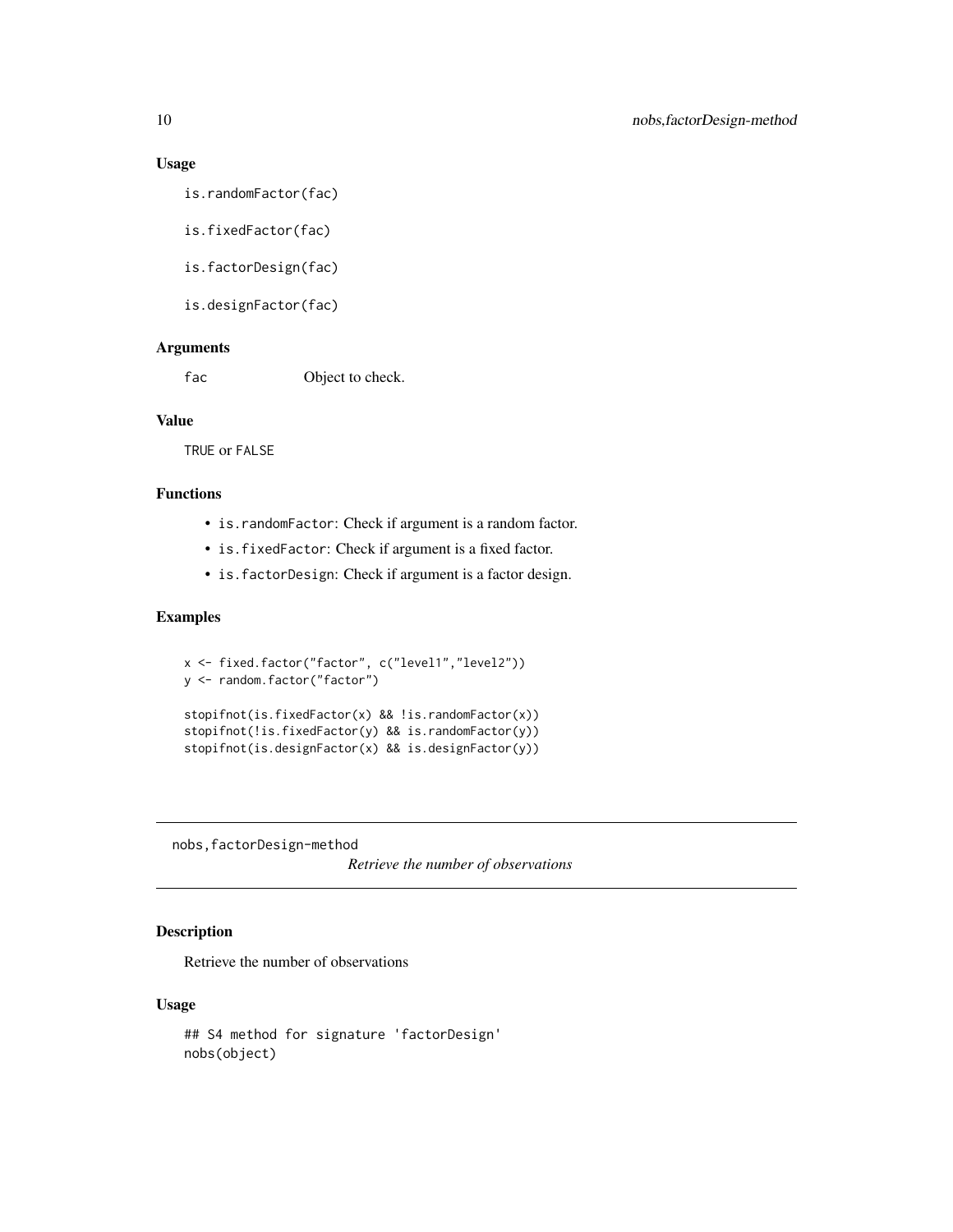#### <span id="page-10-0"></span>output.design 11

#### **Arguments**

object A designFactor object

#### Value

The number of observations

#### Examples

```
des <- fixed.factor("Factor1", c("1A","1B")) +
       fixed.factor("Factor2", c("2A","2B")) +
      random.factor("Subject", c("Factor1"))
```
nobs(des)

```
stopifnot(nobs(des) == 4)
```
<span id="page-10-2"></span>

#### output.design *Summary of Factor Designs*

#### <span id="page-10-1"></span>Description

These functions return useful summaries of a factor design, including the design matrix itself as well as other parameters and a list of random factors as experimental units.

#### Usage

```
output.design(
  design,
  group_by = NULL,order_by = NULL,
  randomize = FALSE,
  rename_random = TRUE
\mathcal{E}design.formula(
  design,
  contrasts = NULL,
  expand_contrasts = !missing(contrasts),
  interactions = TRUE,
  intercepts = TRUE,
  response = "dv",env = parent.frame()
)
```
design.units(design, rename\_random = TRUE, include\_interactions = FALSE)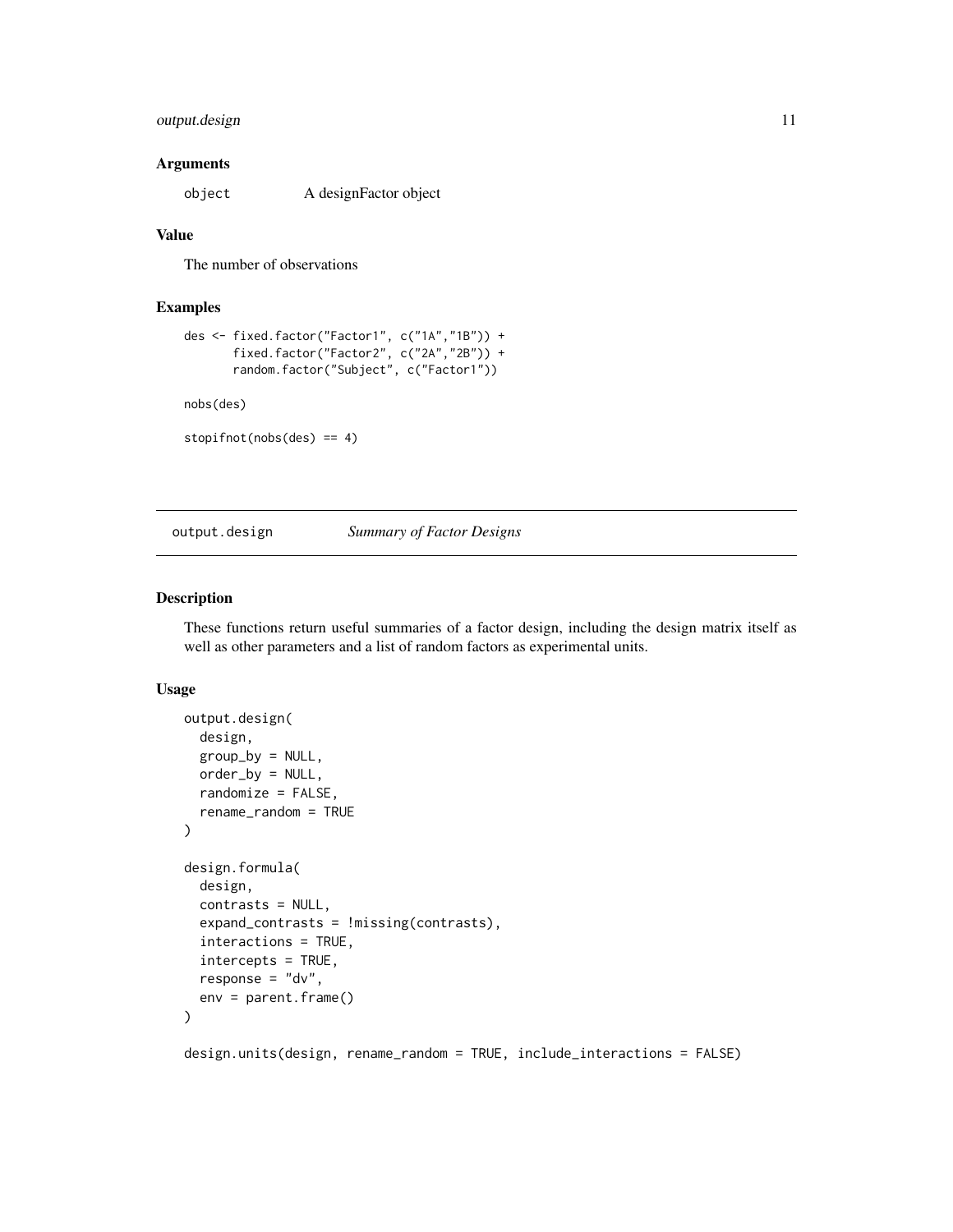```
design.codes(
 design,
 group_by = NULL,order_by = names(random.factors(design, include_interactions = FALSE)),
 randomize = FALSE,
 rename_random = TRUE
)
```
#### Arguments

| design                      | The factorDesign object to summarize.                                                                                                                                                                                                                                                                                                                                                                                                                                                                                                                          |
|-----------------------------|----------------------------------------------------------------------------------------------------------------------------------------------------------------------------------------------------------------------------------------------------------------------------------------------------------------------------------------------------------------------------------------------------------------------------------------------------------------------------------------------------------------------------------------------------------------|
| group_by                    | If not NULL, the design matrix is grouped by these factors. Factors must be valid<br>columns of the design matrix. If used, \$codes will be a list matched to the<br>entries in \$groups.                                                                                                                                                                                                                                                                                                                                                                      |
| order_by                    | If not NULL, output within each output group is ordered by these columns.                                                                                                                                                                                                                                                                                                                                                                                                                                                                                      |
| randomize                   | After ordering, remaining rows in the same order rank are randomly shuffled.                                                                                                                                                                                                                                                                                                                                                                                                                                                                                   |
| rename_random               | Should random factor levels be renamed? If TRUE, levels are renamed as strings<br>composed of the factor name and factor level (e.g., Subj01, Subj02, ). FALSE<br>disables renaming of random factor levels. Alternatively, you may provide a<br>function which should accept the vectorized ID (integer) as a first argument and<br>the name (single character value) of the random factor as second argument or<br>ignore it. Functions such as as. double or as. integer *are* possible because<br>they ignore the second argument and only convert the ID. |
| contrasts                   | The contrasts to override (NULL if none to override)                                                                                                                                                                                                                                                                                                                                                                                                                                                                                                           |
| expand_contrasts            |                                                                                                                                                                                                                                                                                                                                                                                                                                                                                                                                                                |
|                             | If TRUE, factors with more than one contrast are replaced by so many contrasts,<br>i.e. the result contains the names of the individual contrasts, not of the factors.                                                                                                                                                                                                                                                                                                                                                                                         |
| interactions                | Should fixed effects be additive or interactive?                                                                                                                                                                                                                                                                                                                                                                                                                                                                                                               |
| intercepts                  | Should an intercept be included?                                                                                                                                                                                                                                                                                                                                                                                                                                                                                                                               |
| response                    | The left-hand side of the equation. Typically, this is just the response/dependent<br>variable.                                                                                                                                                                                                                                                                                                                                                                                                                                                                |
| env<br>include_interactions | The environment in which to embed the formula                                                                                                                                                                                                                                                                                                                                                                                                                                                                                                                  |
|                             | Whether to include random factor interactions (i.e., counterbalancing factors) in<br>the output                                                                                                                                                                                                                                                                                                                                                                                                                                                                |

#### Details

The function design.units returns the experimental units of the design. Those are defined by random factors and their levels. See units return value below.

design.codes returns a dataframe or tibble of all planned observations including each observation's experimental codes, i.e. fixed and random factor levels. If you group the output, a list is returned. See codes return value below.

design.formula returns a list of formulas suitable for regression analysis. Currently, formulas for lm and lme4 are returned. See formulas entry,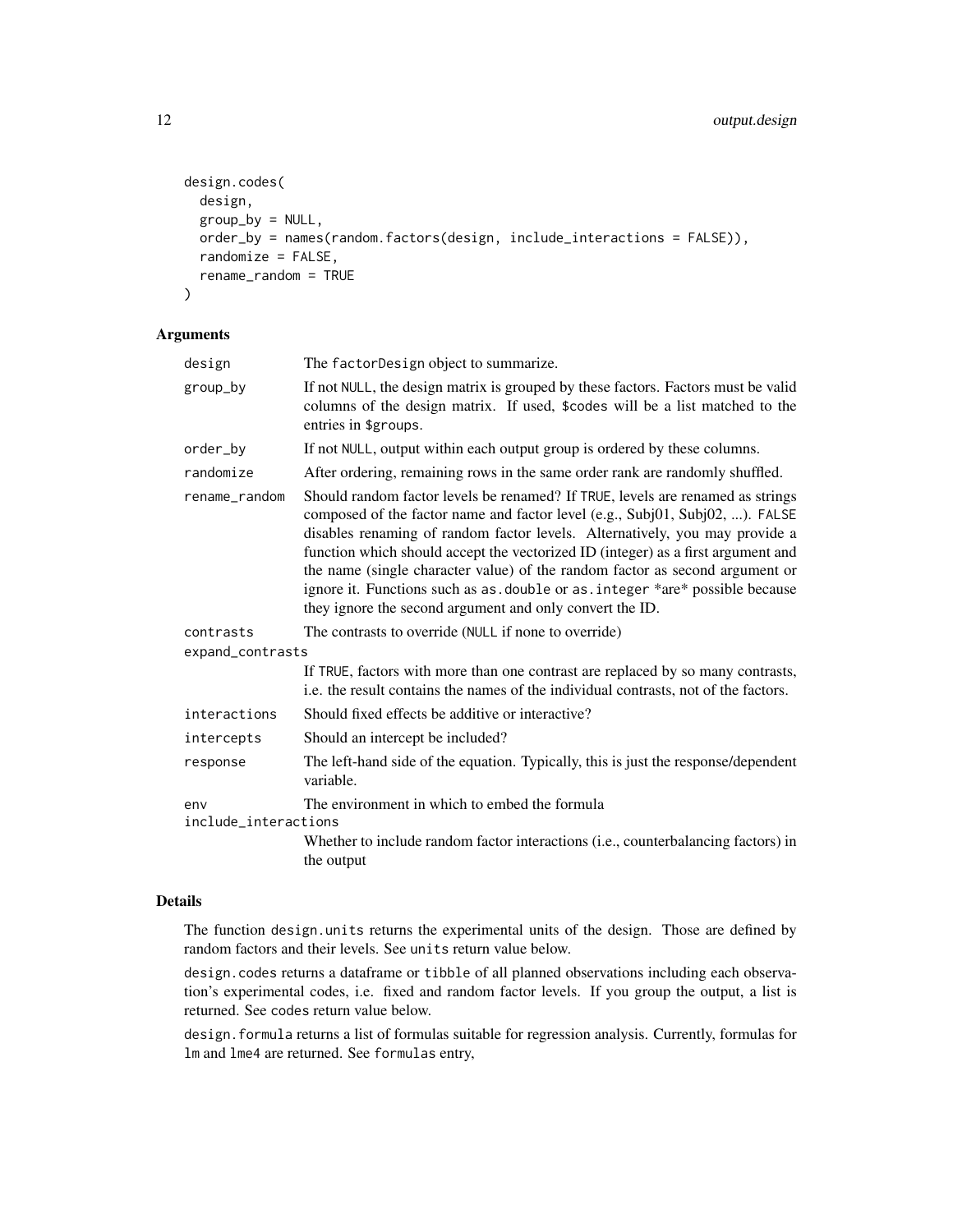#### <span id="page-12-0"></span>output.design 13

#### Value

output.design returns a list containing all output summaries, including the following named entities:

- codes Either a tibble with all experimental codes or a list of tibbles of experimental codes. The list entries are matched to the rows of \$groups.
- groups If grouped, contains a tibble in which each row represents an output group, matched to the entries in \$codes. If not grouped, this is NULL.
- ordered If ordered, contains a vector of order criteria. If not ordered, this is NULL.
- randomized Value of randomized.
- units A list of random factors and their levels for this design as tibbles. Empty list if no random factors in the design.
- formulas A list of possible model formulas for use with functions such as lm() and lmer().

The functions design.codes, design.formula and design.units only return the values of the fields codes (a tibble or list or tibbles of experimental codes), formulas (a list of model formulas), and units (a list of random factors and their levels), respectively.

#### Functions

- design.formula: Retrieve only the model formulas suitable for the design
- design.units: Retrieve only the experimental units of a design
- design.codes: Retrieve only the codes of planned observations of an experimental design

#### See Also

design. formula for more options generating model formulae other than the suggested default ones in the summary.

#### Examples

```
des <- fixed.factor("Factor1", c("1A","1B")) +
      fixed.factor("Factor2", c("2A","2B")) +
      random.factor("Subject", c("Factor1"))
output.design(des)
design.codes(des)
```

```
design.units(des)
design.formula(des)
```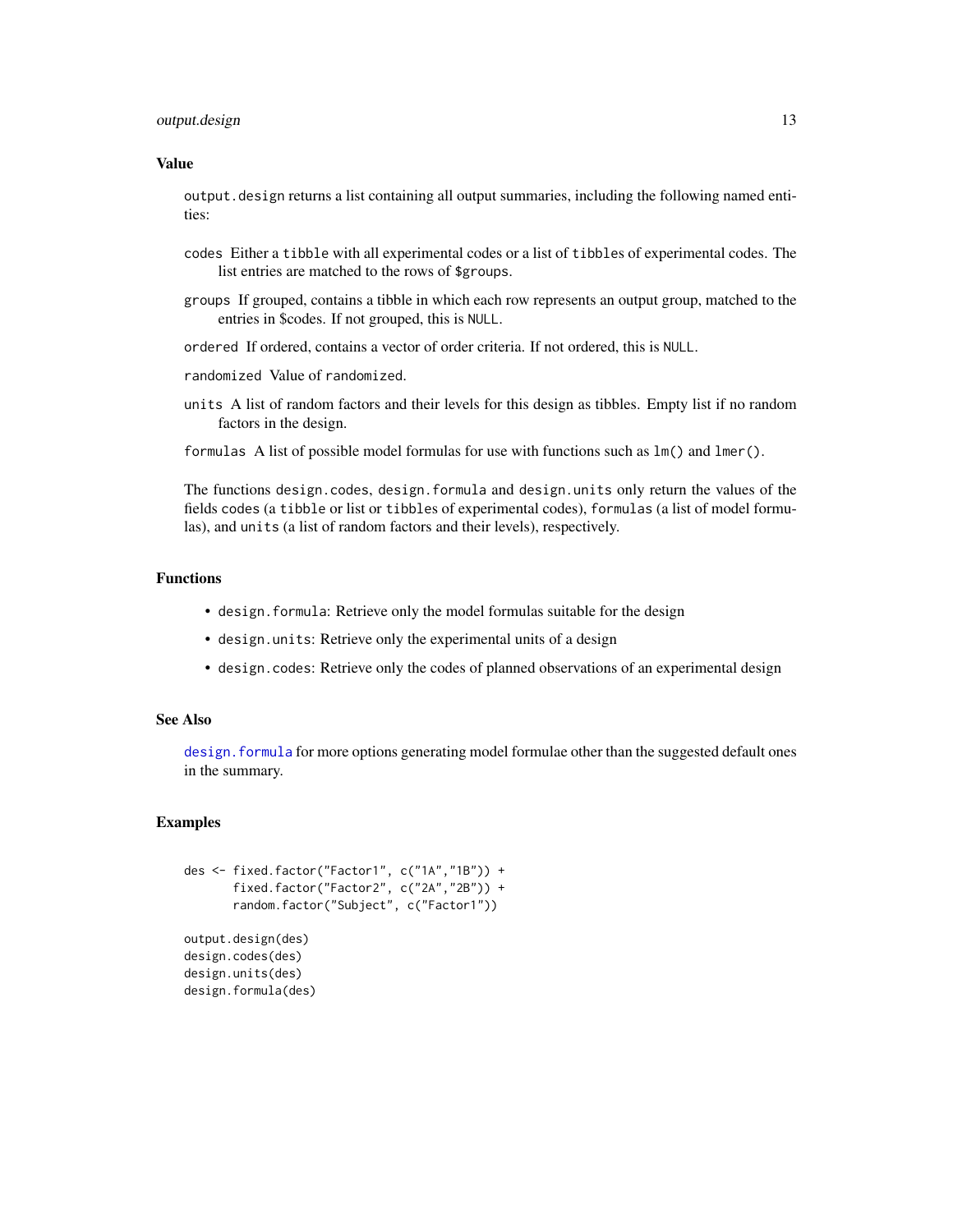<span id="page-13-1"></span><span id="page-13-0"></span>

#### Description

This function creates an instance of randomFactor to be used in a factorDesign. A random factor is typically related to an experimental unit such as Subject, Item, Experimenter, ect. and does not have preset levels.

#### Usage

```
random.factor(
 name,
 groups = character(0),
  instances = 1L,
  assign = "latin.square",
  ...
)
```
#### Arguments

| name      | Name of the random factor as a character vector. Typically, this should be a<br>length-1 vector (i.e., a single string) but you may pass multiple names of ran-<br>dom factors whose interaction is to be nested in groups (see *Assignment Con-<br>straints*). |
|-----------|-----------------------------------------------------------------------------------------------------------------------------------------------------------------------------------------------------------------------------------------------------------------|
| groups    | Names of fixed and random factors that are to be used as grouping (nesting/between)<br>levels.                                                                                                                                                                  |
| instances | Number of times (as a single integer value) each level (instantiation) is to be<br>replicated.                                                                                                                                                                  |
| assign    | For random factor interactions, use this method for counterbalancing instance<br>assignment (see Assignment Constraints)                                                                                                                                        |
| $\cdot$   | Additional arguments to be stored as extra values.                                                                                                                                                                                                              |

#### Value

An instance of the class randomFactor.

#### Nesting Random Factors

A typical case of nesting in a psychological experiment is to vary a factor between subjects. That means that each subject would only be assigned to one condition of the nesting fixed factor (such as type of instruction). All other fixed factors that are not listed under 'groups' are considered to vary within the random factor. Note that nesting increases the number of replications of the random factor.

Note that a random factor may be nested within fixed and/or other random factors but fixed factors may only be nested within levels of other fixed factors.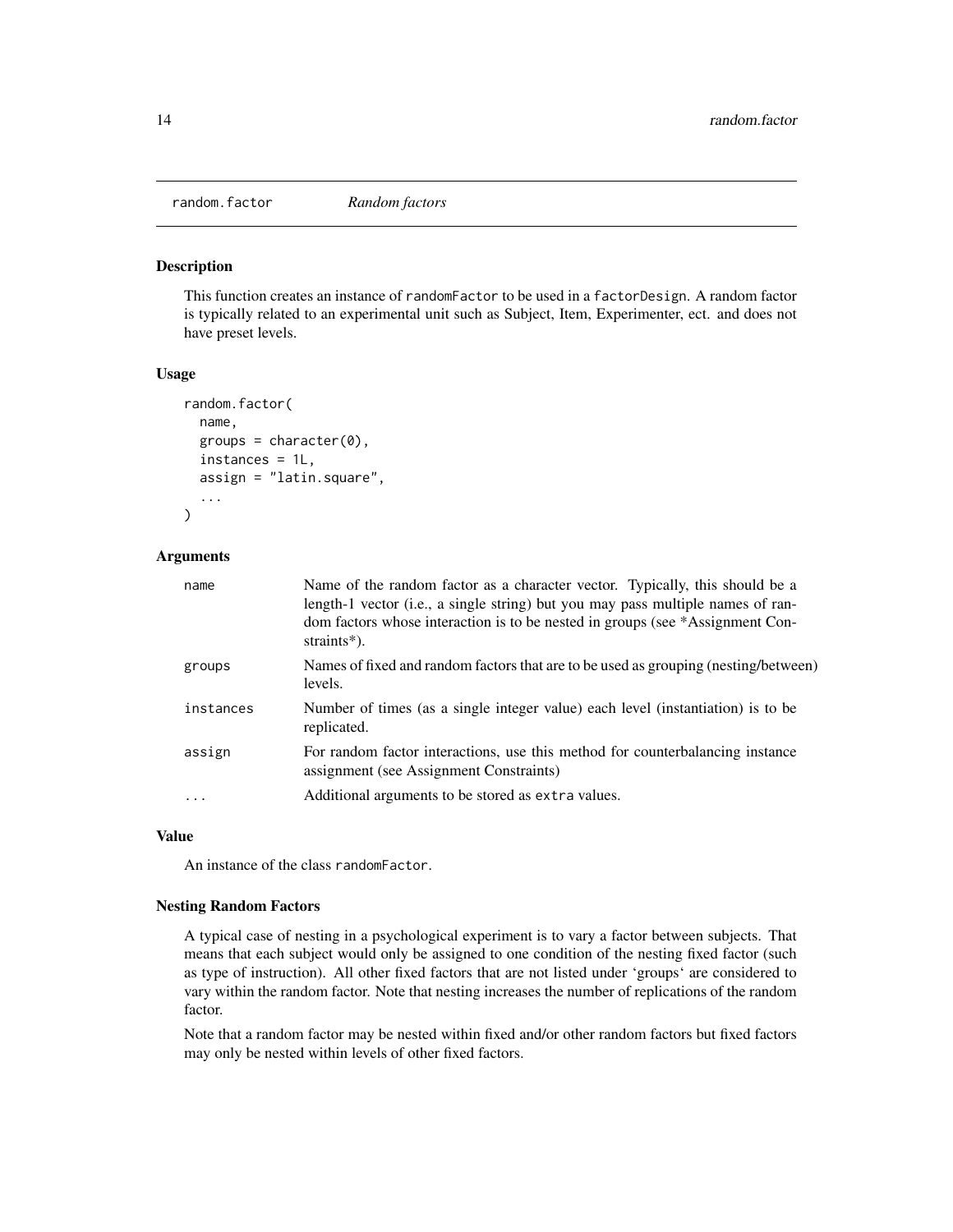#### <span id="page-14-0"></span>random.factors and 15

#### Assignment Constraints

A random interaction (a random factor instantiated with more than one name) governs the assignment of the co-occurence of the listed random factors. That means that, for example, random.factor(c("Subject","Item") ensures that the assignment of a Subject and Item to one another occurs in only \*one\* of the conditions of correct. You may use assign = '...' to provide the method to counterbalance the assignment. By default, 'latin.square' is used but you may also use 'random.order' or 'permutations'. Note that, depending on the assignment method you use, the constituting random factors (in this case Subject and Item) will be replicated n-times (n being the number of conditions of the nesting factors) for 'latin.square' and 'random.order' and n!-times for 'permutations'.

#### See Also

[fixed.factor](#page-6-1)

#### Examples

```
# A random factor Subject that nests factors blockOrder and gender,
# i.e. blockOrder and gender are "between-subject"
random.factor("Subject", groups=c("blockOrder", "gender"))
# A random factor Item without any grouping
random.factor("Item")
```
random.factors *Extract factors by type*

#### **Description**

From a given design, extract contained random or fixed factors as a list.

#### Usage

```
random.factors(design, include_interactions = TRUE)
```
fixed.factors(design)

#### Arguments

design The factor design to check. include\_interactions Should random factor interactions be included?

#### Value

A list of factors that are either fixed or random.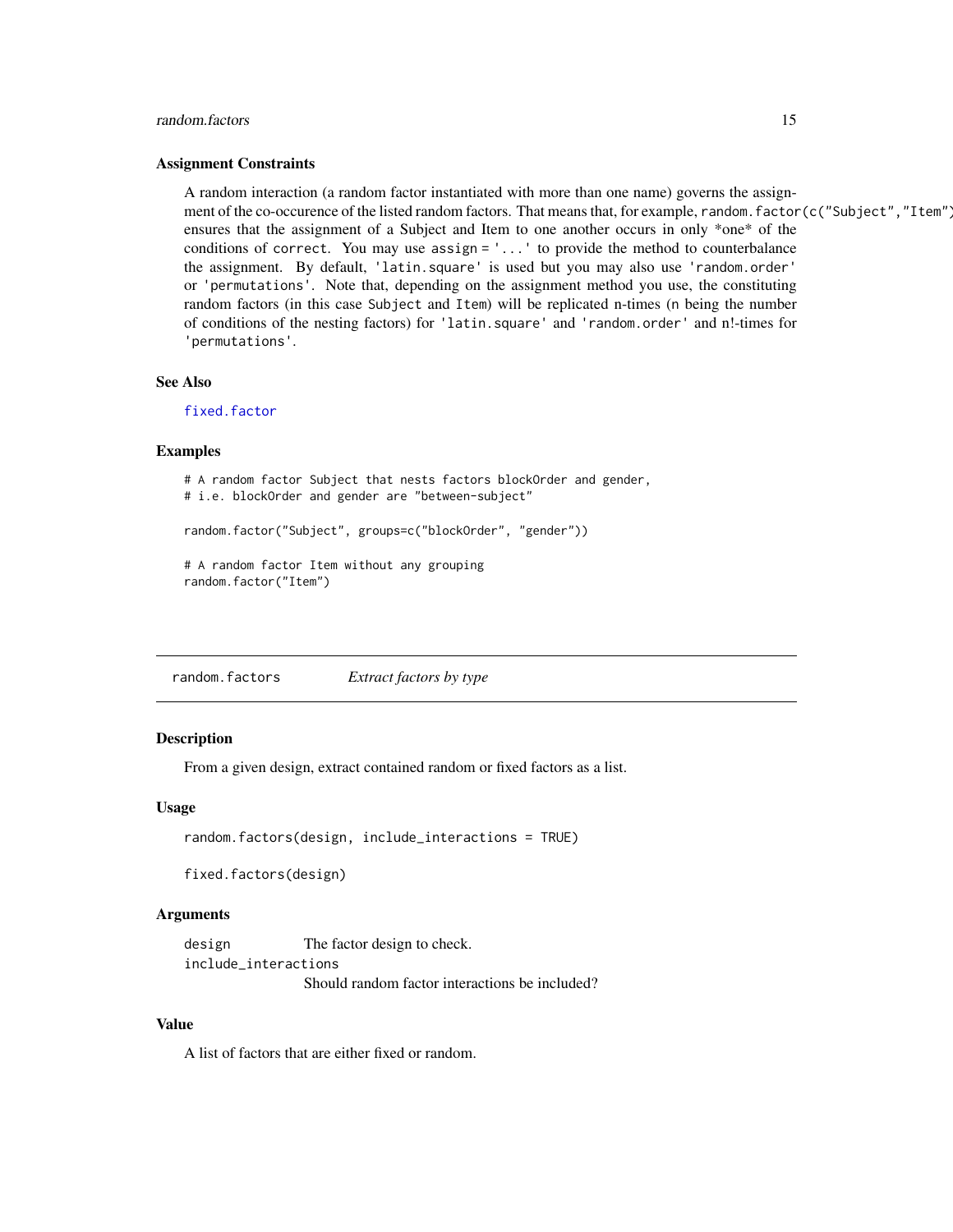#### <span id="page-15-0"></span>Functions

• random.factors: Return fixed factors

#### Examples

```
des <- fixed.factor("Factor1", c("1A","1B")) +
       fixed.factor("Factor2", c("2A","2B")) +
       random.factor("Subject", c("Factor1"))
random.factors(des)
fixed.factors(des)
stopifnot(setequal(names(random.factors(des)), c("Subject")))
stopifnot(setequal(names(fixed.factors(des)), c("Factor1","Factor2")))
```
show.factorContainer *Output a design factor summary*

#### Description

Output a design factor summary

#### Usage

```
show.factorContainer(object)
```
#### Arguments

object the factor container to display

simLMM *Simulate data from a linear mixed-effects model*

#### Description

This function simulates artificial data from a linear mixed-effects model.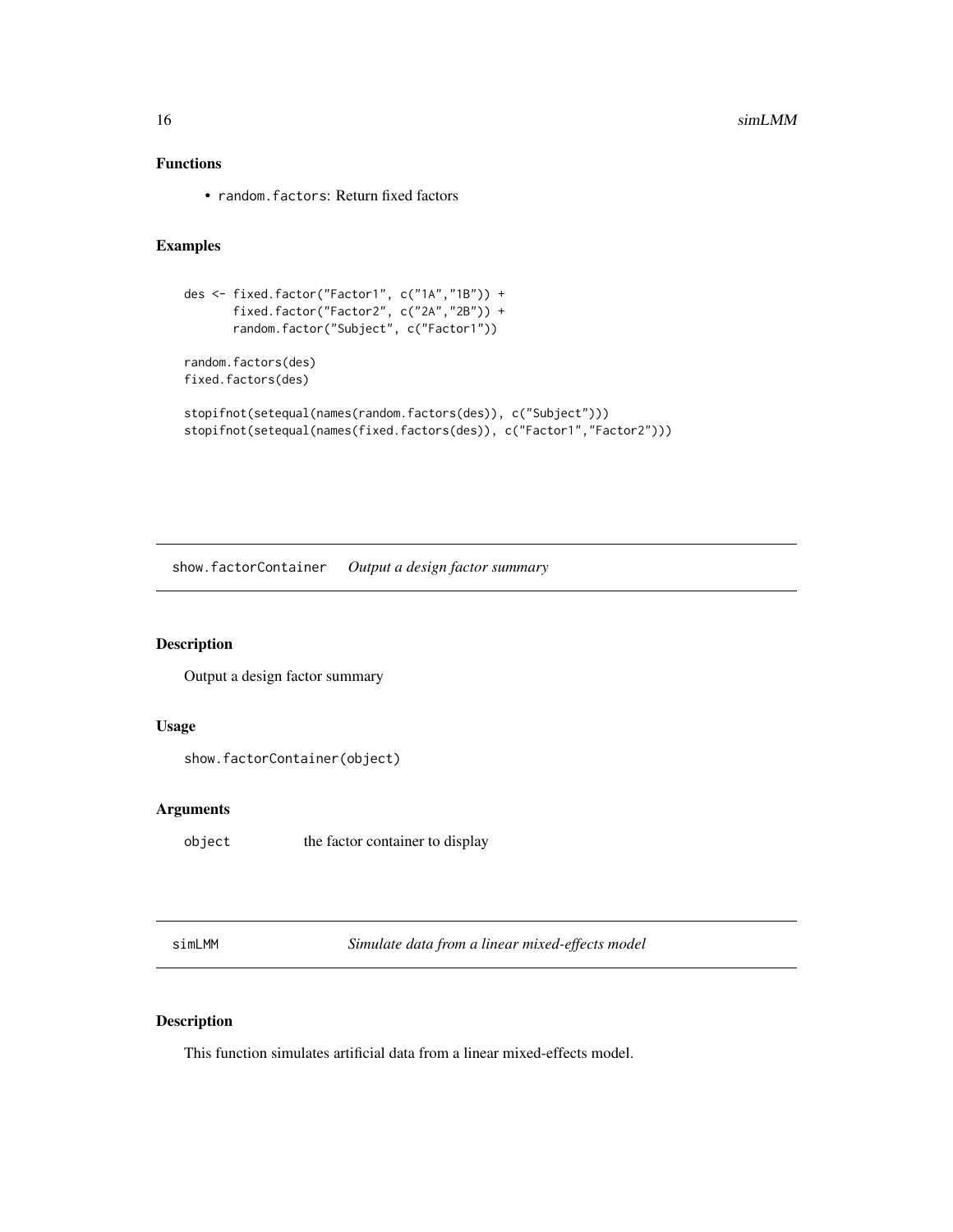#### $\sin$ LMM 17

#### Usage

```
simLMM(
  formula,
  data = NULL,Fixef,
  VC_sd,
  CP = 0,
  LMM = NULL,empirical = FALSE,
  verbose = TRUE,
  family = "gaussian"
\mathcal{L}
```
### Arguments

| A formula as used in a call to the 1 mer function: a one-sided linear formula<br>object describing both the fixed-effects and random-effects part of the model,<br>with no response variable to the left of the $\sim$ operator.                                                                                                                                                                                                            |
|---------------------------------------------------------------------------------------------------------------------------------------------------------------------------------------------------------------------------------------------------------------------------------------------------------------------------------------------------------------------------------------------------------------------------------------------|
| a data frame containing the variables named in formula.                                                                                                                                                                                                                                                                                                                                                                                     |
| a vector of all fixed-effect model parameters.                                                                                                                                                                                                                                                                                                                                                                                              |
| standard deviations of the variance components for the random effects. This is<br>a list of vectors, where different list entries reflect different grouping structures,<br>and each vector contains standard deviations of variance components (random<br>intercepts and random slopes) for one grouping factor. The last list entry is<br>the standard deviation of the residual noise term (for gaussian or lognormal<br>families only). |
| correlation parameters of the random effects. If CP is a single number, then all<br>CP are set to this same value. If CP is a vector of length equal to the number<br>of grouping factor, then each vector entry specifies one fixed value for all CP<br>associated with this grouping factor. Otherwise, CP can be a list of correlation<br>matrices, which specifies a full correlation matrix for each grouping structure.               |
| if a 1merMod object containing a fitted 1mer model is provided, then simLMM uses<br>the estimated model parameters for data simulation.                                                                                                                                                                                                                                                                                                     |
| logical. If true, Fixef specify the empirical not population fixed effects param-<br>eters. empirical=TRUE does not work for residual Bernoulli noise, and not if<br>continuous covariates are used.                                                                                                                                                                                                                                        |
| logical. If TRUE (default), then information about the used model parameters is<br>provided. If FALSE, then no output is generated.                                                                                                                                                                                                                                                                                                         |
| string specifying the response distribution: "gaussian" (default) assumes a nor-<br>mal distribution, binomial specifies a Bernoulli distribution with a logit link<br>function, "lognormal" specifies a log-normal distribution; with "lp", only the<br>linear predictor is generated with no residual noise.                                                                                                                              |
|                                                                                                                                                                                                                                                                                                                                                                                                                                             |

## Examples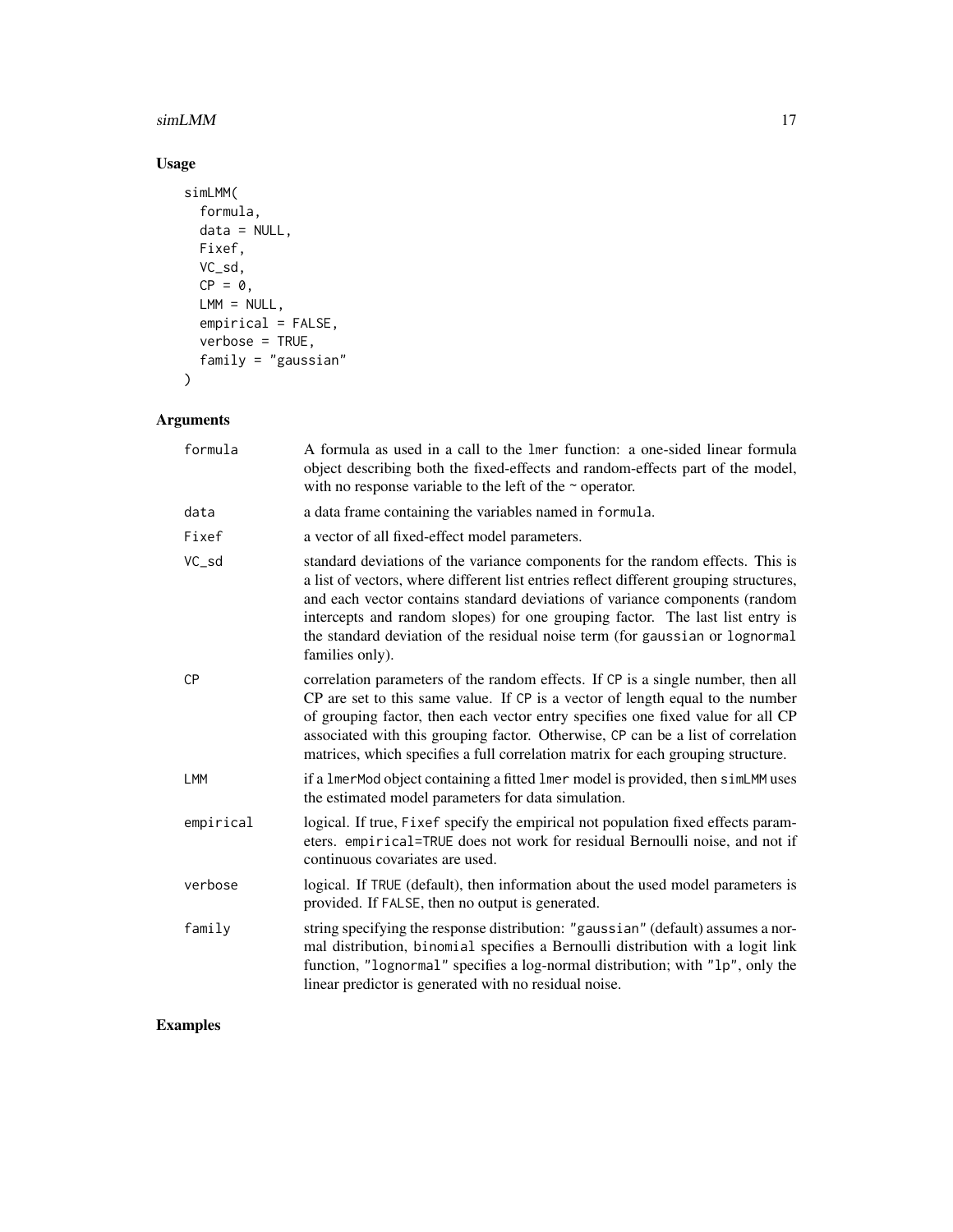```
design <-
  fixed.factor("X", levels=c("X1", "X2")) +
  random.factor("Subj", instances=30)
dat <- design.codes(design)
contrasts(datX) <- c(-1, +1)
dat$ysim <- simLMM(formula = \sim 1 + X + (1 + X | Subj),
                   data = dat,
                   Fixef = c(200, 10),
                   VC_s = list(c(30, 10), 50),CP = 0.3,
                   empirical = TRUE)
dat$Xn <- ifelse(dat$X=="X1",-1,1)
# lme4::lmer(ysim ~ Xn + (Xn || Subj), data=dat, control=lmerControl(calc.derivs=FALSE))
```
subset,factorDesign-method *Subset factor designs*

#### Description

Subset factor designs

#### Usage

 $subset(x, \ldots)$ 

#### Arguments

| X        | A factorDesign object                                                            |
|----------|----------------------------------------------------------------------------------|
| $\cdots$ | *subset*: Criteria along which to filter in planned observations / design matrix |
|          | rows., *select*: Names of factors to keep in the design matrix                   |

#### Value

Returns a factorDesign object with a subsetted design matrix

#### Examples

```
des <- fixed.factor("Factor1", c("1A","1B")) +
      fixed.factor("Factor2", c("2A","2B")) +
      random.factor("Subject", c("Factor1"))
subset(des, select = "Subject")
subset(des, Factor1 == "1A" | Factor2 == "2B", "Subject")
```
<span id="page-17-0"></span>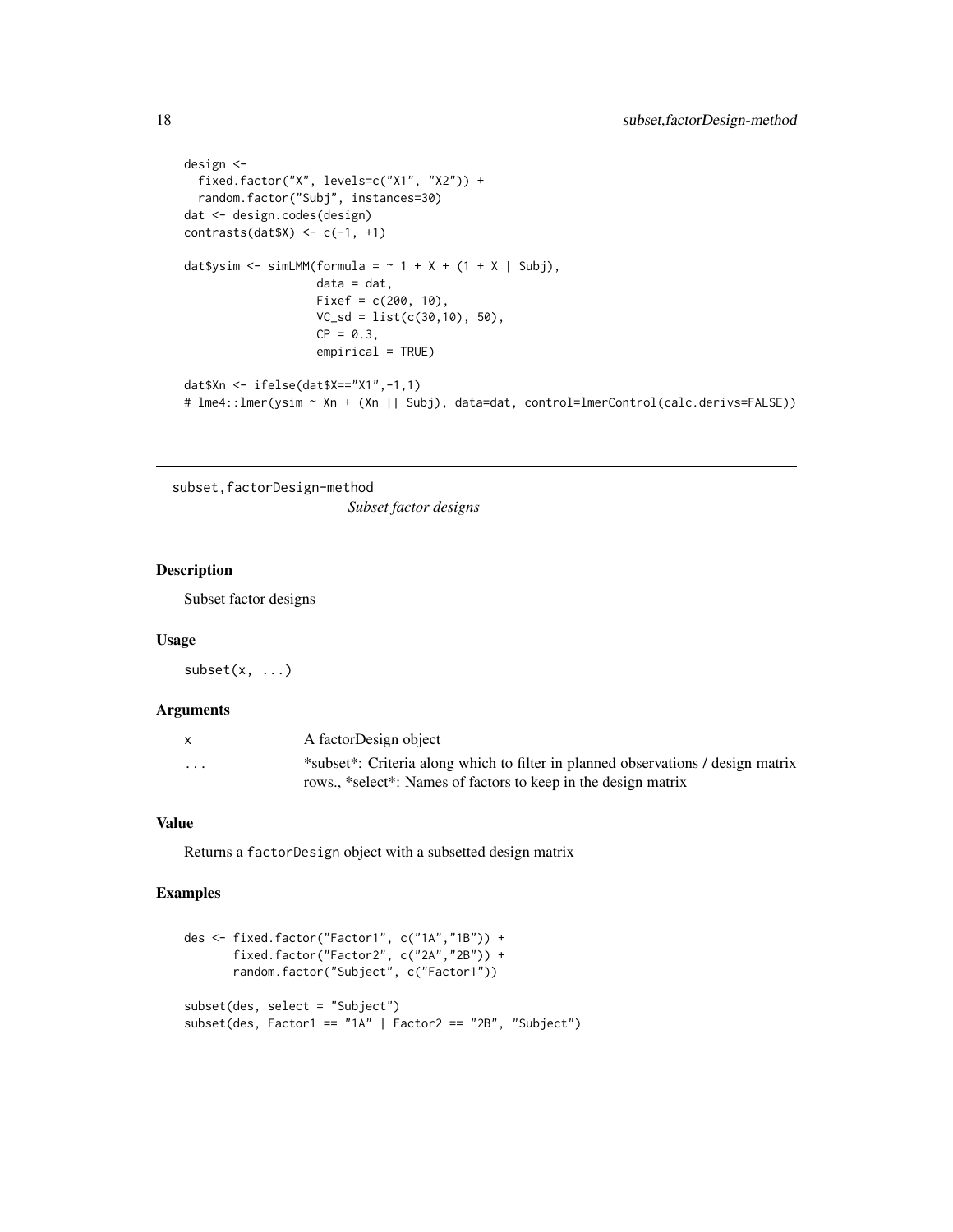<span id="page-18-1"></span><span id="page-18-0"></span>

#### Description

This function writes a design into a set of files. For each random factor, a unit list is created that contains a list of all levels (instances) of the random factor and the factor levels to which that level is assigned. Moreover, code\_files are created that contain a complete set of experimental codes.

#### Usage

```
write.design(
  design,
  group_by = NULL,order_by = NULL,
  randomize = FALSE,
 run_files = paste0("run", ifelse(length(group_by) > 0L, paste0("_", group_by, "-%",
    seq\_along(group_by), "$s", collapse = ""), "")),
  code_files = "codes_%s",
  output_dir,
  output_handler,
  file_extension = NULL,
  ...
\mathcal{L}write.design.csv(..., quote = FALSE, row.names = FALSE)
write.design.xlsx(..., format_headers = FALSE)
write.design.json(..., dataframe = "columns")
```
#### Arguments

| design     | The factor Design to be written into files.                                                                                                                                    |
|------------|--------------------------------------------------------------------------------------------------------------------------------------------------------------------------------|
| group_by   | Experimental codes are to be grouped by these factors. If NULL, all codes are<br>written into one file. Also see output.design for grouping design output.                     |
| order_by   | The experimental codes are to be ordered by these columns. Also see output. design<br>for ordering design output.                                                              |
| randomize  | After ordering, lines in the same order rank are to be shuffled randomly if set to<br>TRUE.                                                                                    |
| run_files  | The pattern to be used for the file names of the run_files (i.e., files containing the<br>experimental codes). By default, file names are "run_Group1_0thergroup4.ext"<br>ect. |
| code_files | Code files (files containing conditions for levels of random factors) are named<br>after this pattern.                                                                         |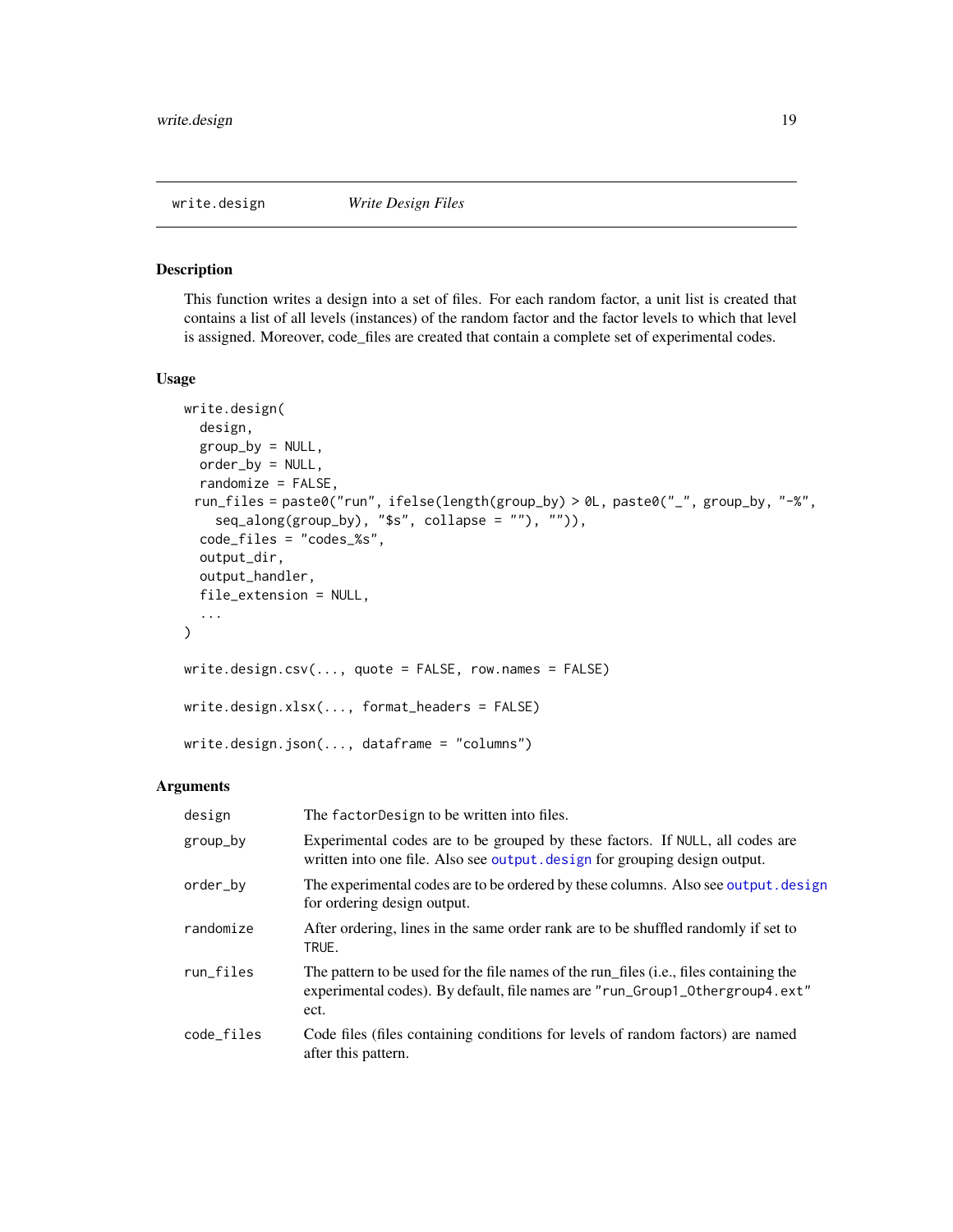<span id="page-19-0"></span>

| output_dir       | All files are written into this directory.                                                                                                                                                                |
|------------------|-----------------------------------------------------------------------------------------------------------------------------------------------------------------------------------------------------------|
|                  | output_handler This is the function that is called to write the data frames. If using write. design.csv,<br>this is utils:: $write.csv$ and if using write.design.json, this is jsonlite:: $write_j$ son. |
|                  | file_extension This is the file_extension to be added after each file name. Use " if no file_extension<br>is to be added. If 'NULL', the file_extension is guessed from the output_handler<br>used.       |
| $\cdots$         | Other parameters to be passed on to write design and the underlying out-<br>put_handler.                                                                                                                  |
| quote, row.names |                                                                                                                                                                                                           |
|                  | see <u>utils</u> : write.csv()                                                                                                                                                                            |
|                  | format_headers see writexl::write_xlsx(),default is FALSE                                                                                                                                                 |
| dataframe        | see jsonlite::write_json()                                                                                                                                                                                |

#### Functions

- write.design.csv: Using default settings for writing CSV files
- write.design.xlsx: Using default settings for writing XLSX files (using the writexl package)
- write.design.json: Using default settings for writing JSON files (using the jsonlite package)

#### See Also

[output.design](#page-10-2) for use of order\_by and group\_by.

#### Examples

```
des <- fixed.factor("Factor1", c("1A","1B")) +
      fixed.factor("Factor2", c("2A","2B")) +
      random.factor("Subject", c("Factor1"))
# This writes a CSV file for each subject and a CSV list of subjects
write.design(des, group_by = "Subject", output_handler = write.csv, output_dir = tempdir())
# This writes a single CSV file for all subjects and a CSV list of subjects
```
write.design(des, output\_handler = write.csv, output\_dir = tempdir())